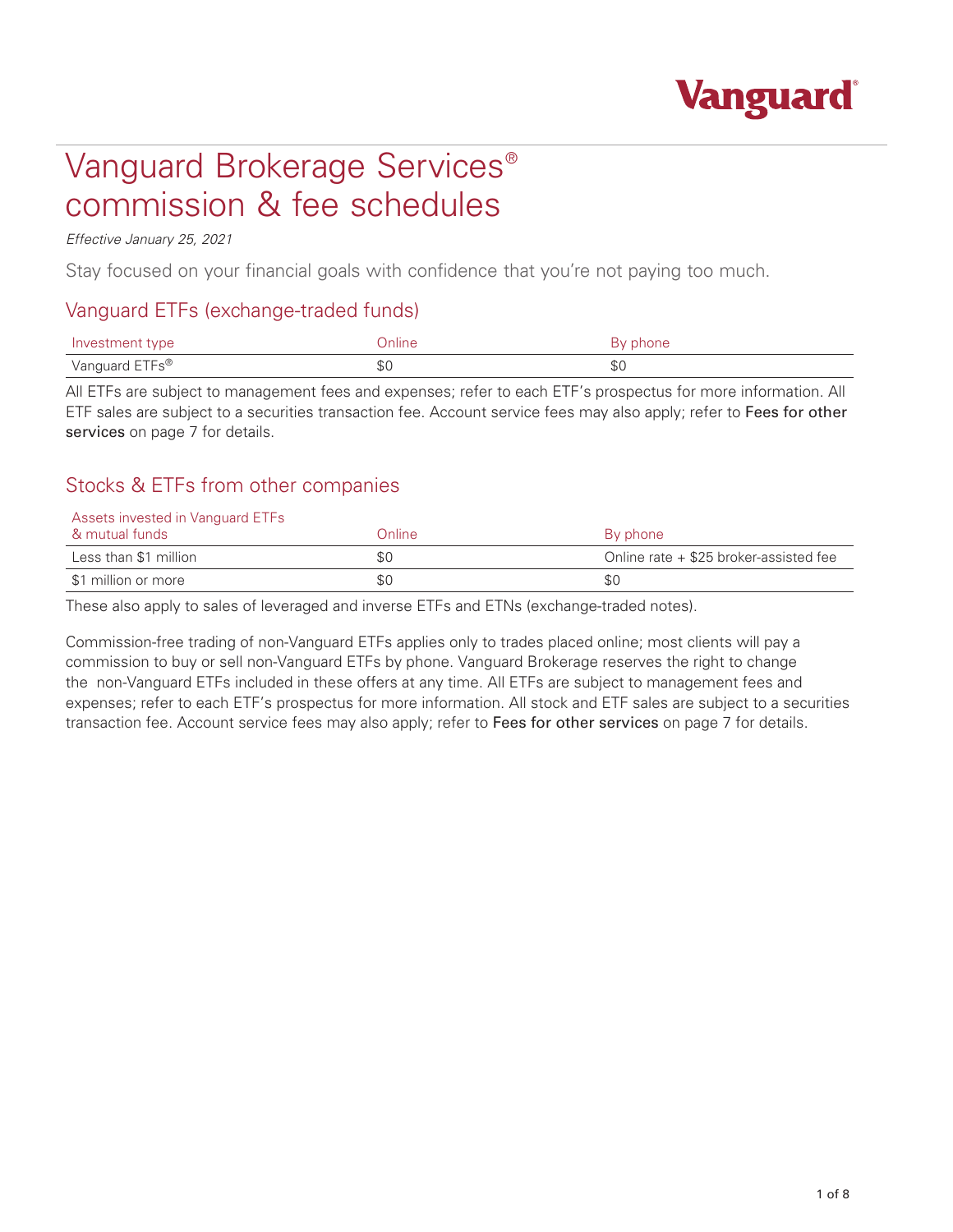# Vanguard mutual funds

| Investment type       | <i>Inline</i>  |    |
|-----------------------|----------------|----|
| Vanguard mutual funds | <u>ሐ</u><br>ъU | ФU |

A few Vanguard mutual funds charge special purchase and/or redemption fees that are paid directly to the funds to help cover higher transaction costs and protect long-term investors by discouraging short-term, speculative trading. Those fees vary from 0.25% to 1.00% of the amount of the transaction, depending on the fund. Visit vanguard.com/purchaseredemptionfees for details.

Account service fees may apply; refer to Fees for other services on page 7 for details.

#### Minimum investment requirements

- Target Retirement Funds and STAR® Fund: \$1,000.
- Most index mutual funds: \$3,000 for Admiral™ Shares (Investor Shares not available).
- Most actively managed mutual funds: \$3,000 for Investor Shares; \$50,000 for Admiral Shares.
- Most sector-specific index mutual funds: \$100,000 for Admiral Shares (Investor Shares not available).

Some mutual funds have higher minimums to protect the funds from short-term trading activity. Visit vanguard.com/mutualfundlist for fund-specific details, which you can find in each fund's profile.

## Mutual funds from other companies

#### No-transaction-fee (NTF) mutual funds

Assets invested in Vanguard ETFs

| & mutual funds        | Online | By phone                               |
|-----------------------|--------|----------------------------------------|
| Less than \$1 million | \$0    | Online rate + \$25 broker-assisted fee |
| \$1 million or more   | \$0    | \$0                                    |

You'll also pay a \$50 early redemption fee for all sales executed within 60 calendar days of the trade date of your most recent purchase of the same fund.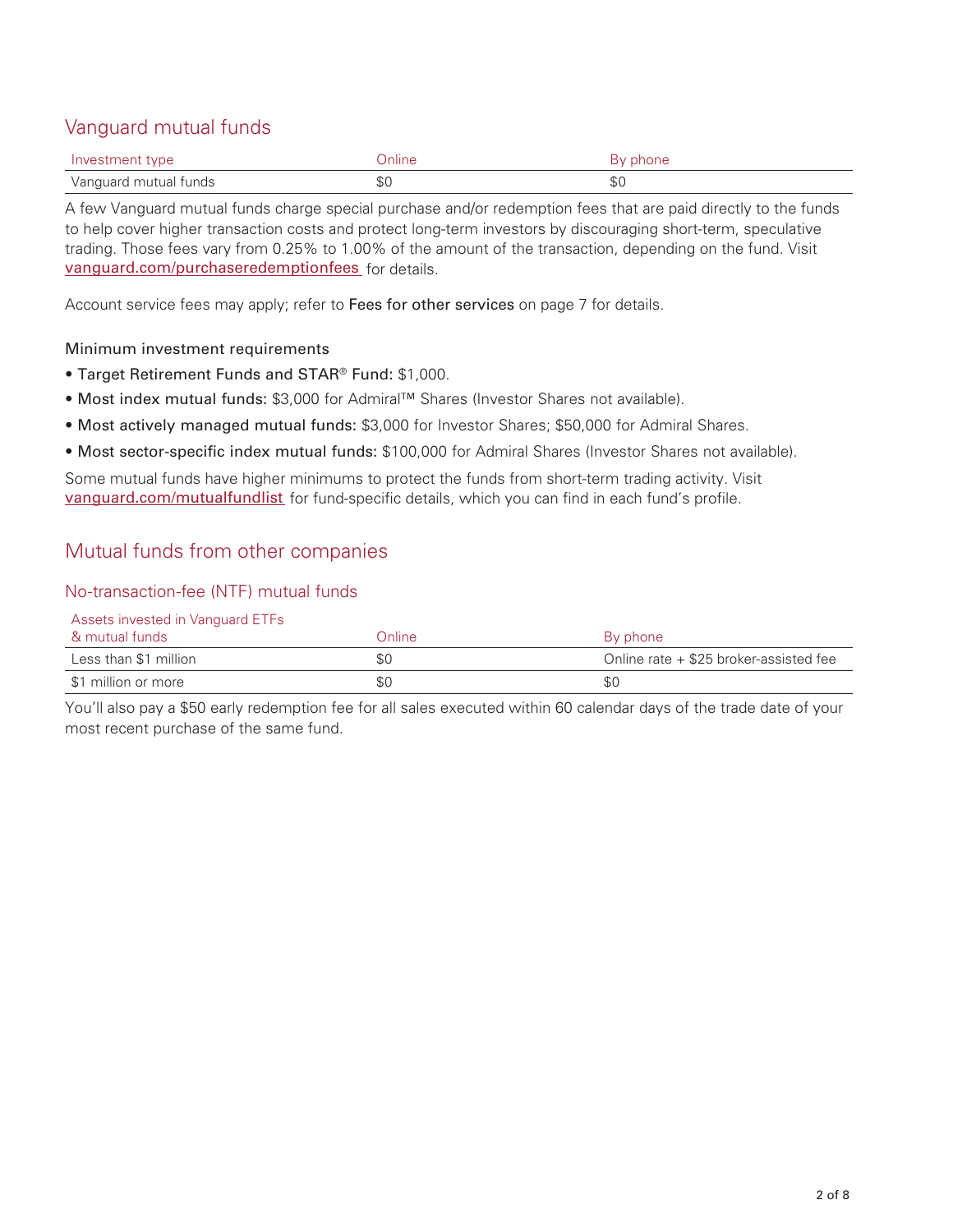#### Transaction-fee (TF) mutual funds

#### Assets invested in Vanguard ETFs

| & mutual funds             | Online                                                 | By phone                                              |
|----------------------------|--------------------------------------------------------|-------------------------------------------------------|
| Less than \$1 million      | \$20 per trade                                         | Online rate<br>+ \$25 broker-assisted fee             |
| \$1 million to \$5 million | \$0 for first 25 trades;*<br>\$8 per trade thereafter  | \$0 for first 25 trades*<br>\$8 per trade thereafter  |
| \$5 million or more        | \$0 for first 100 trades;*<br>\$8 per trade thereafter | \$0 for first 100 trades*<br>\$8 per trade thereafter |

\*Commission-free eligibility applies to the first 25 transactions for clients with at least \$1 million to \$5 million in qualifying Vanguard assets and the first 100 transactions for clients with at least \$5 million or more in qualifying Vanguard assets in each calendar year for any combination of options and transaction-fee (TF) mutual funds. The number is limited to 25 per client with at least \$1 million to \$5 million in qualifying Vanguard assets and 100 per client with at least \$5 million or more in qualifying Vanguard assets as identified by the primary Social Security number on the account. Subsequent transactions are the rates shown in the applicable fee schedule. Vanguard Brokerage reserves the right to end these offers anytime.

These also apply to sales of leveraged and inverse mutual funds.

Fees apply per trade for all purchases, sales, and exchanges, regardless of order size. A purchase fee is added to an order's cost. A sales fee is subtracted from an order's proceeds. If you exchange shares of a fund for another fund in the same fund family and share class, the transaction fee will be paid from your money market settlement fund.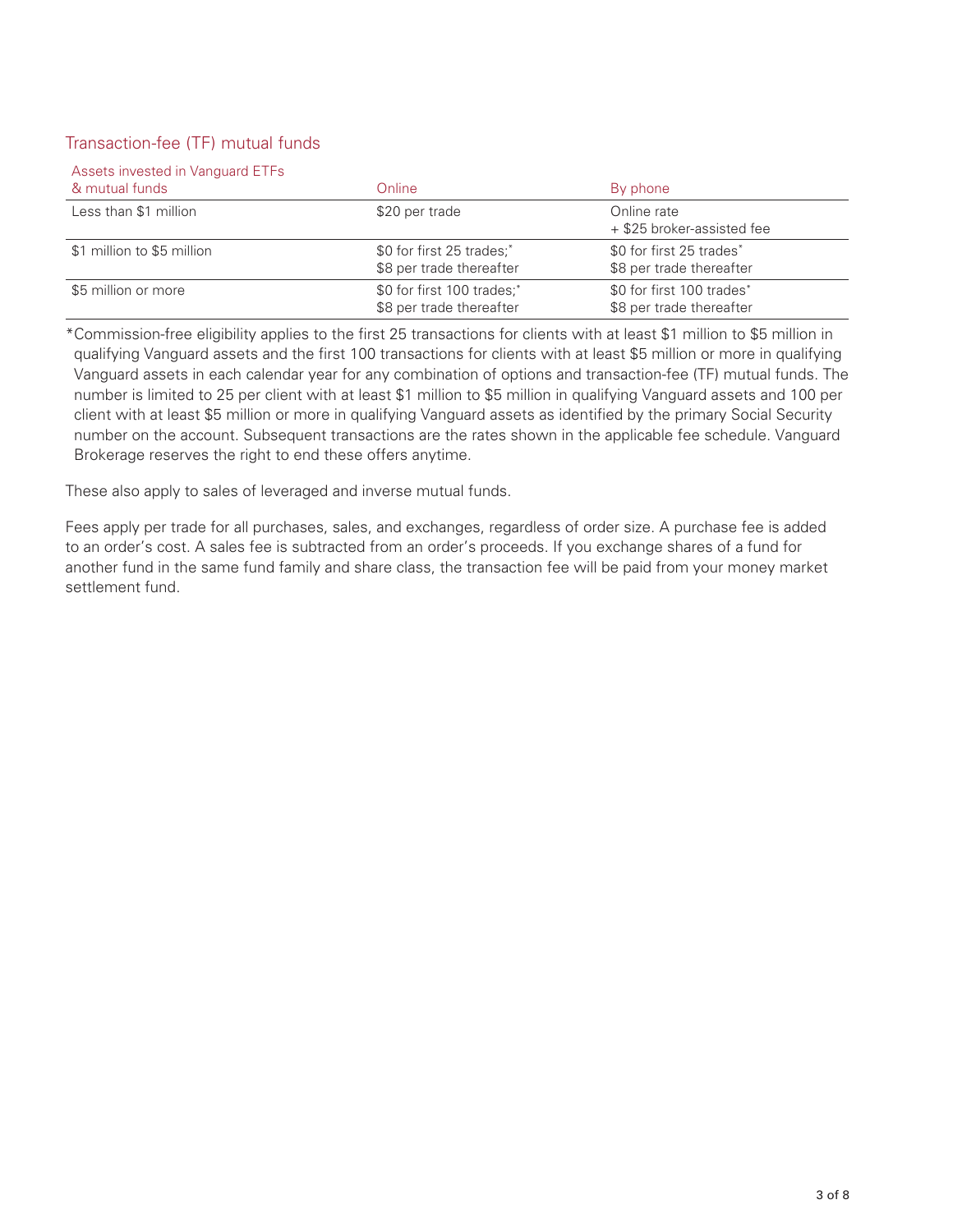#### Load mutual funds

| Security type     | Fee type                                                                               | Amount                                                                                                                                             |
|-------------------|----------------------------------------------------------------------------------------|----------------------------------------------------------------------------------------------------------------------------------------------------|
| Class A shares    | Front-end load (purchase fee)                                                          | Varies by fund or fund family; may be as<br>high as 5.75%; discounts may be available                                                              |
| Class B shares    | Back-end load (redemption fee.<br>also known as a contingent deferred<br>sales charge) | Decreases to 0% over a period of years                                                                                                             |
| Class C shares    | Back-end load (redemption fee.<br>also known as a contingent deferred<br>sales charge) | Smaller than a Class B redemption fee:<br>decreases to 0% after 1 year                                                                             |
| All share classes | Sales charges and minimum<br>purchases                                                 | Schedule for specific load fund may<br>vary-sometimes significantly-from<br>general description shown here; check<br>fund's prospectus for details |

Vanguard Brokerage doesn't charge additional fees for a purchase, a sale, or an exchange of any load mutual fund offered through our program.

#### Minimum investment requirements

NTF mutual funds

- Initial purchase: For most funds, \$3,000 for nonretirement accounts and \$1,000 for IRAs.
- Additional purchases: \$1,000 for any type of account.
- Dollar-cost-averaging purchases: \$100 for any type of account (minimum 2 transactions).

TF mutual funds

- Initial purchase: \$1,000.
- Additional purchases: \$1,000.
- Dollar-cost-averaging purchases: \$100 (minimum 2 transactions, \$3 per transaction).

#### Load mutual funds

• Initial and additional purchases: \$1,000.

NTF, TF, and load mutual funds are subject to the greater of the minimum investment requirements or those identified in the fund's prospectus. Vanguard Brokerage Services may negotiate fund minimum investment requirements that are greater than or less than the program standards noted above. Individual fund families may impose additional minimums, fees, or charges. For complete information, read the fund's prospectus carefully before investing. The offering conditions of the various funds included in the Vanguard Brokerage Services program are subject to change at any time, including, but not limited to, fee classification (NTF, TF, or load) and transfer eligibility.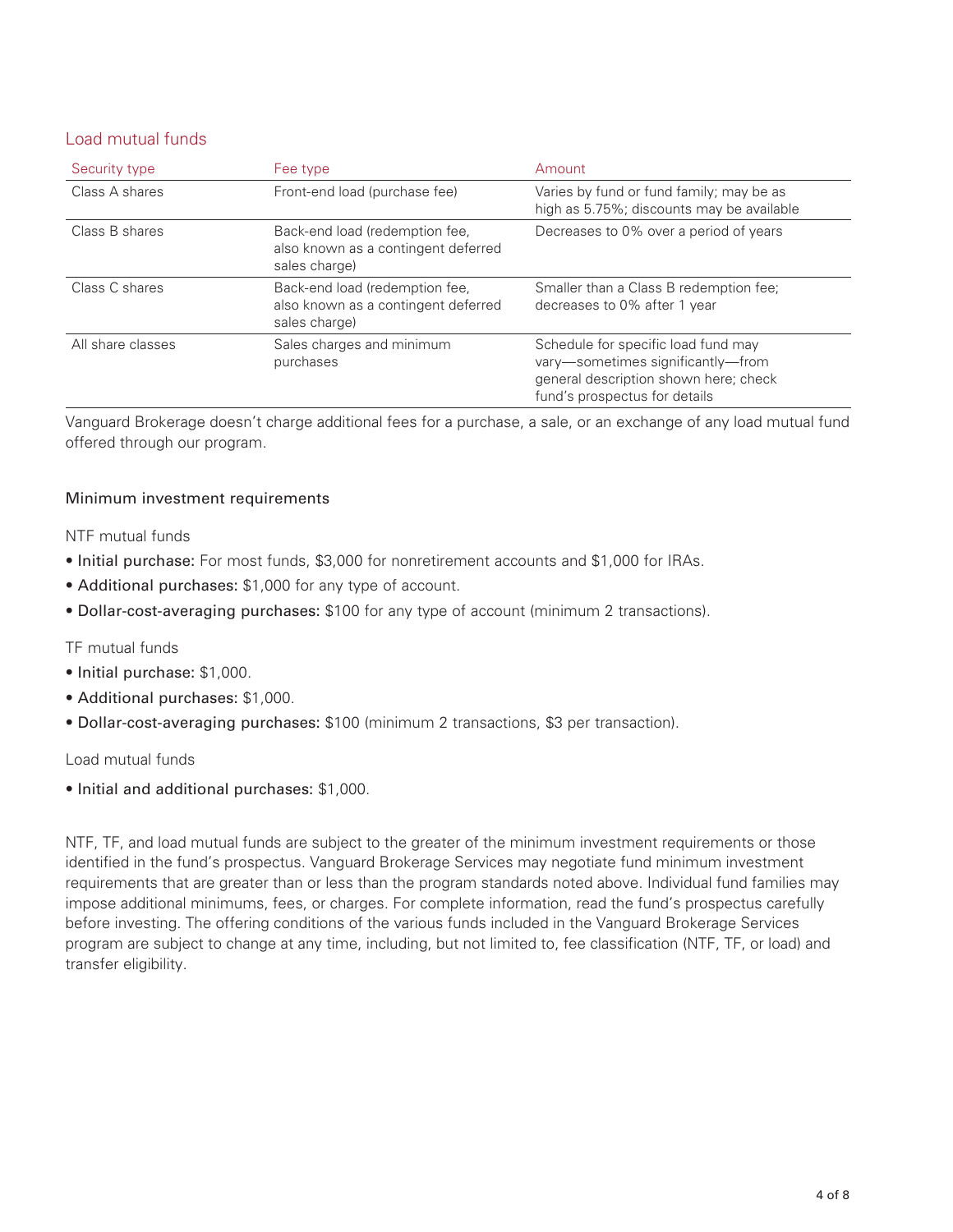# **Options**

| Assets invested in Vanguard ETFs |                                                                      |
|----------------------------------|----------------------------------------------------------------------|
| & mutual funds                   | Online or by phone                                                   |
| Less than \$1 million            | $$0 + $1$ -per-contract fee                                          |
| \$1 million to \$5 million       | \$0 for first 25 trades;*<br>$$0 + $1$ -per-contract fee thereafter  |
| \$5 million or more              | \$0 for first 100 trades;*<br>$$0 + $1$ -per-contract fee thereafter |

\*Commission-free eligibility applies to the first 25 transactions for clients with at least \$1 million to \$5 million in qualifying Vanguard assets and the first 100 transactions for clients with at least \$5 million or more in qualifying Vanguard assets in each calendar year for any combination of options and transaction-fee (TF) mutual funds. The number is limited to 25 per client with at least \$1 million to \$5 million in qualifying Vanguard assets and 100 per client with at least \$5 million or more in qualifying Vanguard assets as identified by the primary Social Security number on the account. Subsequent transactions are the rates shown in the applicable fee schedule. Vanguard Brokerage reserves the right to end these offers anytime.

All options exercises and assignments are commission-free.

# CDs (certificates of deposit) & bonds

| Investment type                                                | New issues     | Secondary market*                               |
|----------------------------------------------------------------|----------------|-------------------------------------------------|
| CDs, U.S. government agency<br>securities, and corporate bonds | \$0            | \$1 per \$1,000 face amount<br>$(S250$ maximum) |
| U.S. Treasury securities                                       | \$0            | \$0                                             |
| Municipal bonds                                                | Not available  | \$1 per \$1,000 face amount<br>(\$250 maximum)  |
| Mortgage-backed securities                                     | \$35 per trade | \$35 per trade                                  |
| Unit investment trusts (UITs)                                  | Not available  | \$35 per trade                                  |

\*A \$25 broker-assisted fee will be assessed on fixed income transactions traded on the secondary market by telephone, in addition to the rate identified above. This fee will not be assessed for clients who hold \$1 million or more in Vanguard ETFs and Vanguard funds or for fixed income products that are unavailable for trading online.

All online sales of CDs before they mature are commission-free.

Vanguard Brokerage Services may act as either an agent (executing your order at cost plus a commission) or a principal (adding markups to purchase prices or subtracting markdowns from sale prices). When acting as a principal for a primary market issue, Vanguard Brokerage generally receives a fee concession from the issuer.

CD and bond prices are available at vanguard.com/buycdsbonds and are price indications only. Online prices for all secondary-market CDs and bonds are before commissions.

#### Minimum investment requirements

- U.S. government agency securities and corporate bonds: New issues and secondary market: \$1,000.
- CDs and U.S. Treasury securities: New issues and secondary market: \$1,000.
- Municipal bonds: Secondary market: \$5,000; also subject to dealer minimums.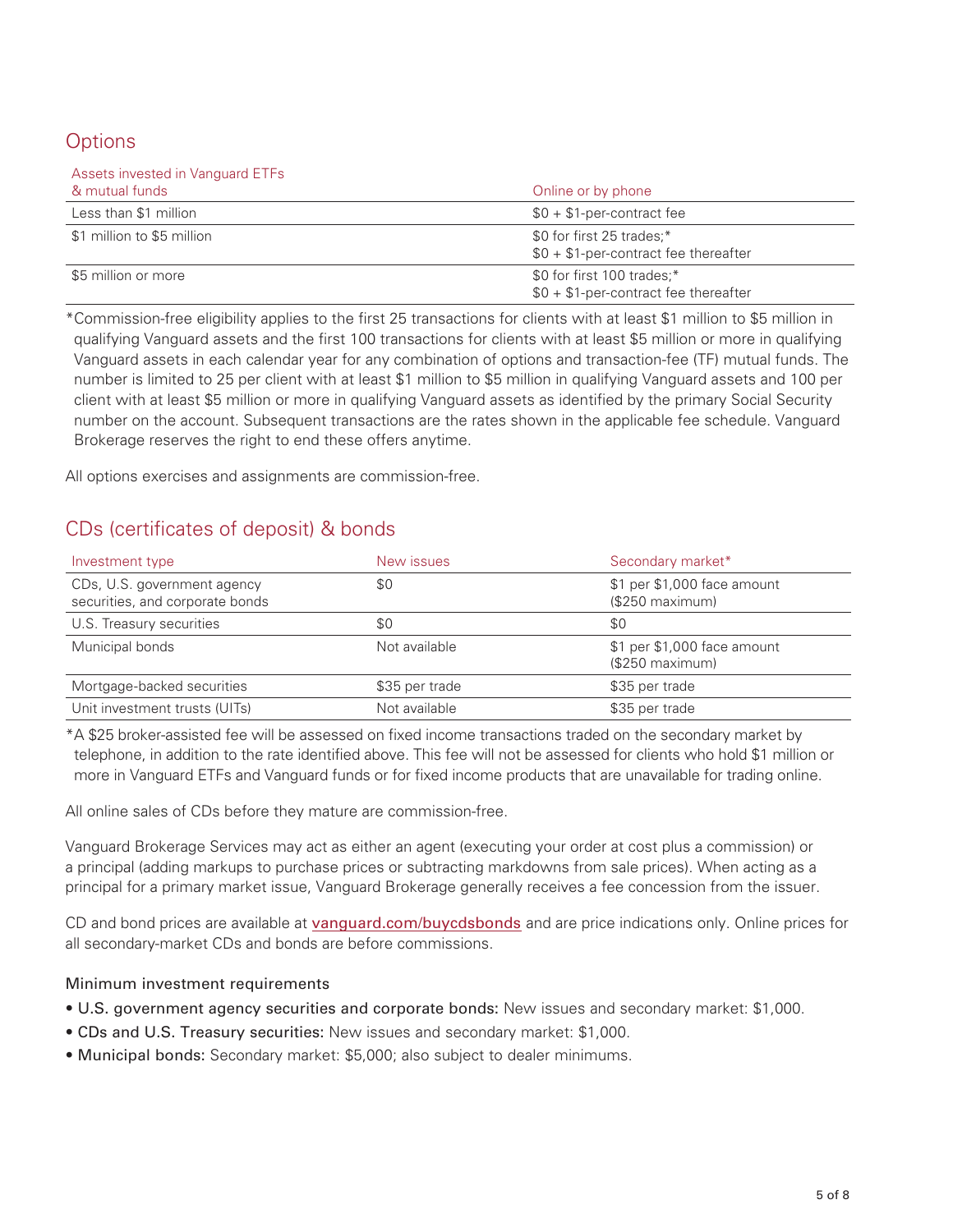## What determines your commissions & fees

Discounts and fee waivers from standard commissions may be available. Vanguard Retirement Investment Program pooled plan accounts are not eligible for discounts from standard commissions and fees. Additional information regarding discount eligibility is available at vanguard.com/benefitsataglance.

A separate commission is charged for each security bought or sold. Orders that execute over multiple days are charged separate commissions. In addition, a separate commission is charged for each order placed for the same security on the same side of the market (buying or selling) on the same day. Orders that are changed by the client and executed in multiple trades on the same day are charged separate commissions. These commission and fee schedules are subject to change.

For more information, visit investor.vanguard.com or contact Vanguard Brokerage Services.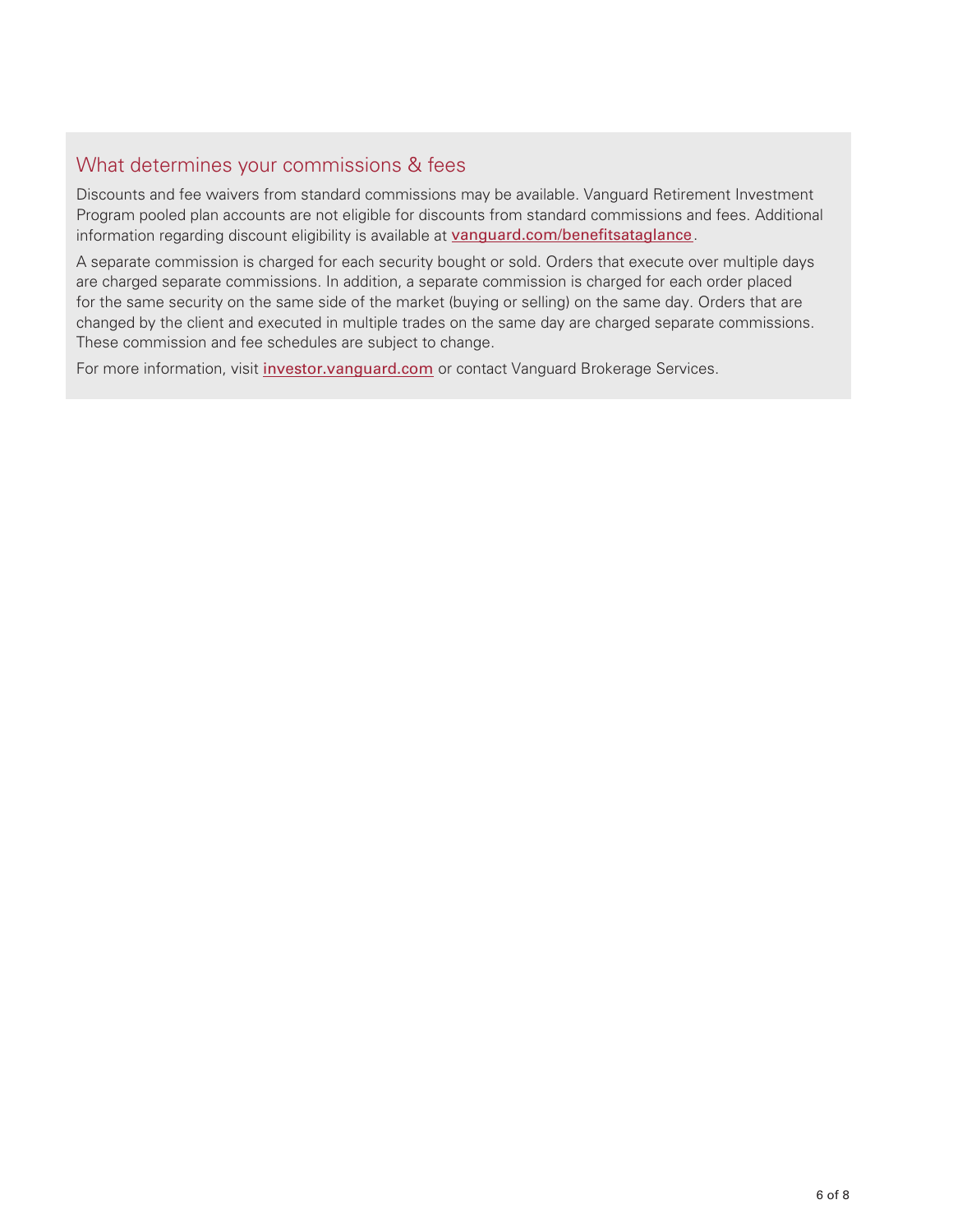# Fees for other services

| Fee type                                                       | Amount                                                                                                                                                                                                                                                                                                                                                                      |
|----------------------------------------------------------------|-----------------------------------------------------------------------------------------------------------------------------------------------------------------------------------------------------------------------------------------------------------------------------------------------------------------------------------------------------------------------------|
| Account service fee                                            | Vanguard Brokerage Services charges a \$20 annual account service fee. We don't<br>charge the fee to any of the following:                                                                                                                                                                                                                                                  |
|                                                                | • Clients who have an organization or a trust account registered under an employee<br>identification number (EIN).                                                                                                                                                                                                                                                          |
|                                                                | • Clients who hold at least \$10,000 in Vanguard ETFs and mutual funds.                                                                                                                                                                                                                                                                                                     |
|                                                                | • Clients who've elected e-delivery of statements; our annual privacy policy<br>notice; and brokerage and mutual fund confirmations, reports, prospectuses,<br>and proxy materials.                                                                                                                                                                                         |
|                                                                | • Clients with at least \$50,000 in qualifying Vanguard assets.                                                                                                                                                                                                                                                                                                             |
| American Depositary Receipts (ADRs)                            | Banks that custody ADRs are permitted to charge ADR holders certain fees, as<br>detailed in the ADR prospectuses.                                                                                                                                                                                                                                                           |
|                                                                | "Pass through" ADR fees are collected from Vanguard Brokerage Services by the<br>Depository Trust Company (DTC) and will be automatically deducted from your<br>brokerage account and shown on your account statement.                                                                                                                                                      |
|                                                                | Other fees—including dividend processing fees—may be withheld by the DTC<br>from the amount paid by the issuer.                                                                                                                                                                                                                                                             |
| Foreign securities transactions                                | \$50 processing fee for non-DTC-eligible securities (not applicable to ADRs) plus<br>commission.                                                                                                                                                                                                                                                                            |
|                                                                | If a trade executes over multiple days, the commission will be charged for each day<br>on which an execution occurs.                                                                                                                                                                                                                                                        |
|                                                                | Additional fees may apply for trades executed directly on local markets.                                                                                                                                                                                                                                                                                                    |
| Wire transfers                                                 | Vanguard Brokerage charges a \$10 wire fee for each holding you're redeeming.<br>However, this fee is waived for clients who hold at least \$1 million in qualifying<br>Vanguard assets. While Vanguard doesn't charge a fee for electronic bank<br>transfers, your bank may charge you a fee.                                                                              |
| Tax filing for Master Limited<br>Partnerships (MLPs) in an IRA | Vanguard Fiduciary Trust Company (VFTC), the custodian for IRAs held at Vanguard<br>Brokerage Services, is responsible for IRS 990-T tax filings for MLPs. VFTC<br>charges a fee of \$300 per account for these filings.* Vanguard Brokerage will<br>facilitate collection of the fee by deducting the fee amount from your brokerage<br>account when a filing is required. |
| Miscellaneous                                                  | Other securities transaction or maintenance fees may apply. Call us for additional<br>information.                                                                                                                                                                                                                                                                          |

\*The fee applies to tax filings for the tax year 2020 and thereafter. If you hold \$1 million or more in Vanguard ETFs and Vanguard funds or you're a Personal Advisor Services client, this fee will be waived.